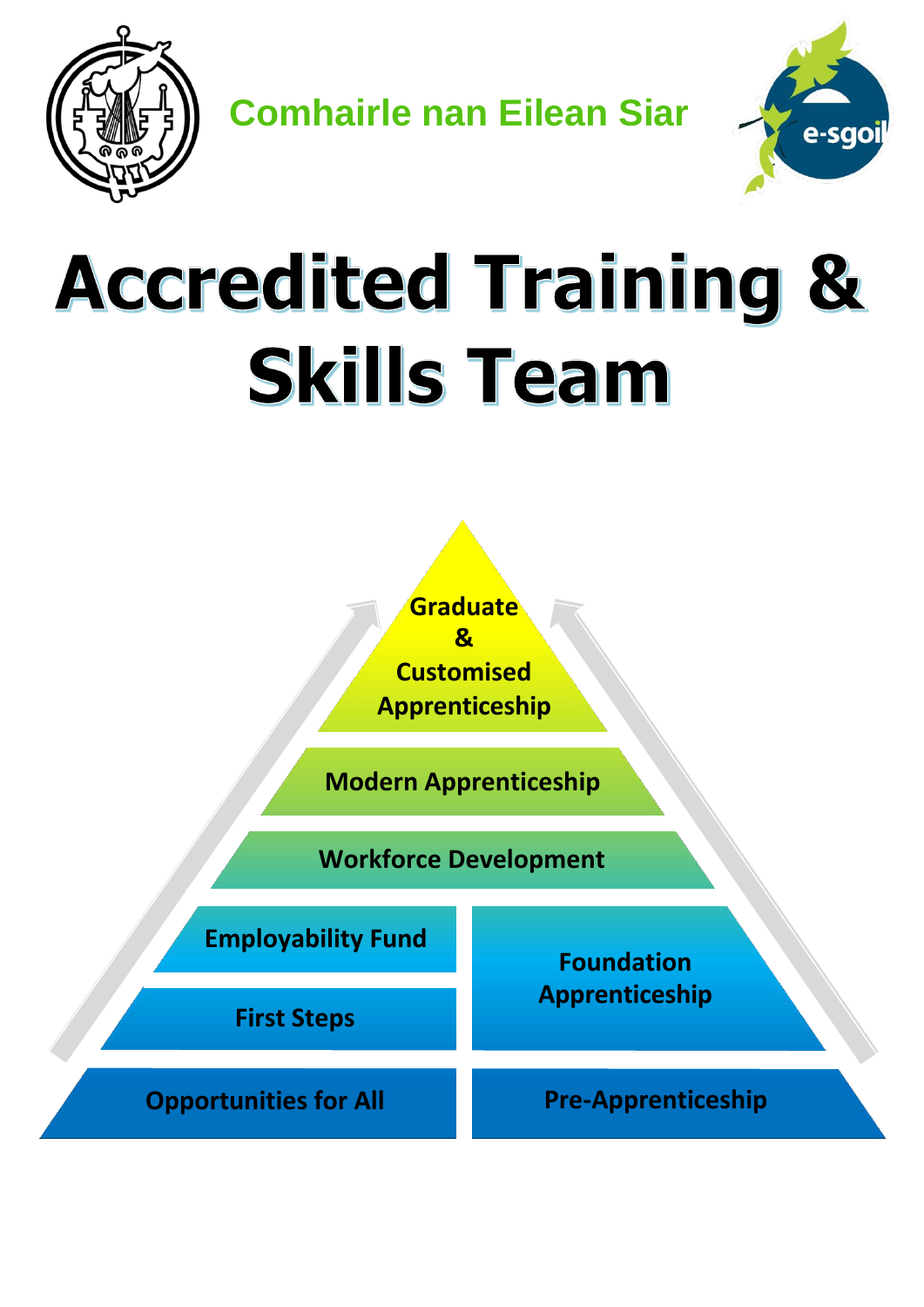# **OVERVIEW**

## **Accredited Training and Skills**

The objective of the Accredited Training and Skills Team is to provide our young people with the employability skills, accreditation, and training that will enable them to meet the economic needs of the local communities.

In 2016, the Comhairle widened its apprenticeship programme, adding a variety of apprenticeships with a wider range of qualifications to its delivery suite to meet the accreditation and training needs of the local economy. These apprenticeships are often bespoke developments which combines both work-based and distance learning with the Comhairle covering costs associated with the qualification.

The National Training Programme funded through SDS continues to provide a robust model of training, the revised approach to apprenticeships undertaken by the Comhairle has made it possible for services to explore new and innovative approaches to meet workforce planning requirements.

Having amended the delivery model to meet the ever changing needs of the local community, the Accredited Training and Skills Team along with e-Sgoil are well placed to support authorities across Scotland with their digital delivery needs.

## **e-Sgoil**

Since its opening in 2016, e-Sgoil's main driver has been to enhance equity in terms of subject choice for all pupils, irrespective of geographic location. It was also envisaged as a means of addressing teacher recruitment issues by allowing for flexible work opportunities in key subject areas. On receipt of funding from the Scottish Government and Bòrd na Gàidhlig, e-Sgoil's remit took on a national dimension and it is now tasked with supporting all local authorities experiencing staffing and timetabling challenges.

e-Sgoil's geographic footprint has grown year-on-year as it seeks to develop and adapt so as to address the poverty of opportunity which can often be part of the pupil experience especially in the more remote and rural parts of Scotland. Utilising digital tools & platforms, e-Sgoil has sought to both enhance and enrich the pupil experience by looking to remove the barriers which restrict choice for young people.

Having recently piloted a programme for Interrupted Learners accessing lessons from home, e-Sgoil is well placed to support young people across Scotland with their learning and accreditation.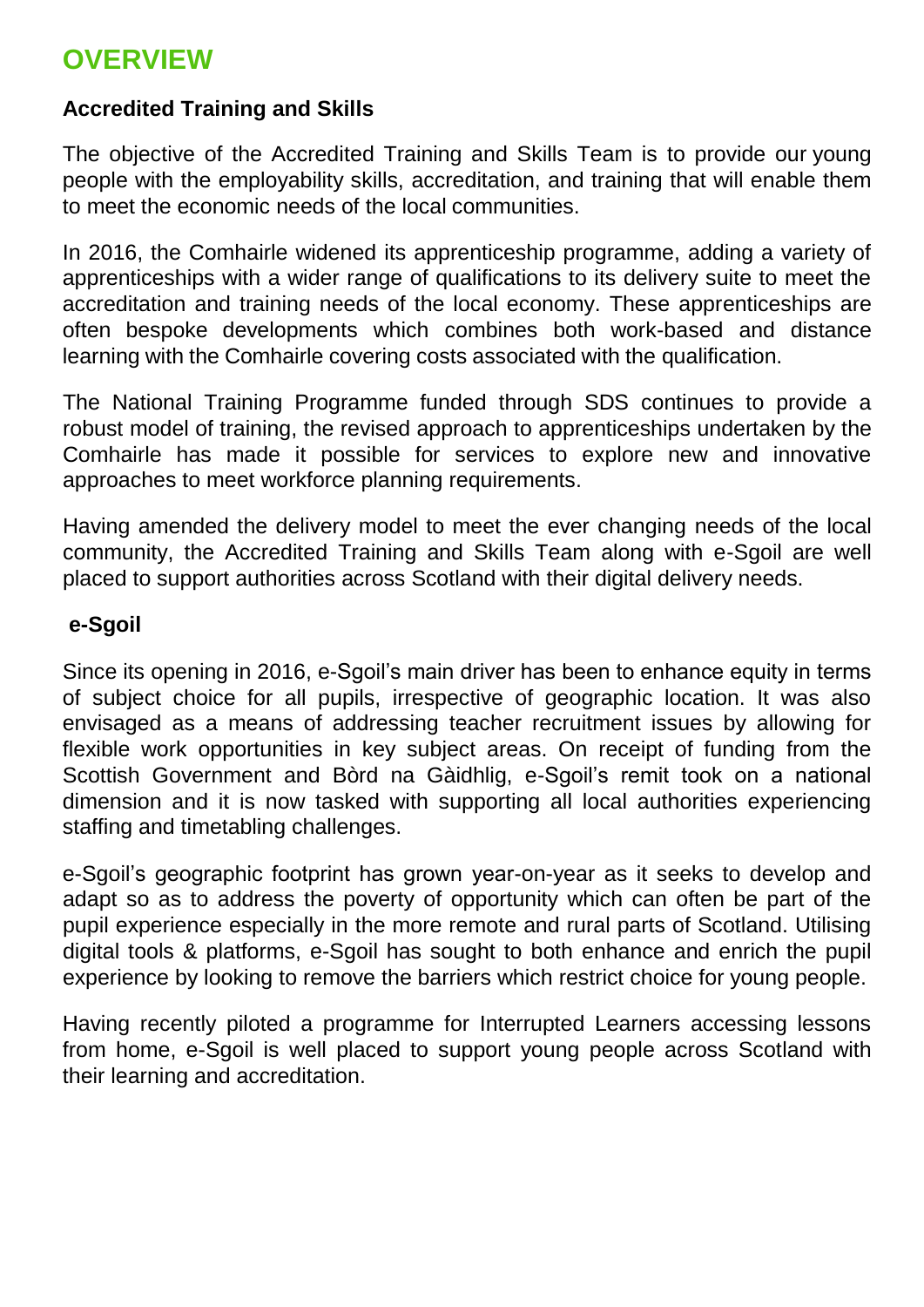## **Aims**

- provide high quality, responsive and flexible work and training opportunities to all participants
- improve equity of access to live, interactive delivery across a range of frameworks
- enhance collaborative learning & digital learning skills for learners
- increase resilience in delivery model
- build capacity in digital delivery
- provide local opportunities for young people that meets key priority areas
- Build employer confidence

# **Objectives**

The objectives of the Accredited Training and Skills Team are to provide qualified, skilled and experienced employees on a continuing basis to meet the requirements of employers in the community, and specifically to:

- encourage and support participants to develop their full potential
- provide a future skilled workforce that meets industry needs
- provide local industry with a fully accredited workforce
- increase job satisfaction and career prospects of all participants
- set framework criteria and training development activities that meet local demand
- provide high quality Training Programmes for participants within the agreed contract conditions of stakeholders and partners
- provide a high quality service to the unemployed in order to maximise their chances of securing employment

# **Digital Delivery**

- all lessons, tutorials and study support sessions will be delivered using approved digital platforms
- all lessons, tutorials and study support sessions will be delivered by experienced online trainers
- learners will require a stable broadband connection and access to a suitable device
- training materials for learners on approved digital platforms will be incorporated into the start of each course of lessons, as required
- course registration and all subsequent communication between learners and partner agency staff will be carried out using approved digital platforms
- additional study support sessions will be available when required
- the delivery model will vary according to stage and nature of the course

# **Direct Delivery**

Direct delivery will when possible will be an important element of our accreditation and training delivery model.

SVQ Competency Assessment will be carried out in line with SQA Guidance.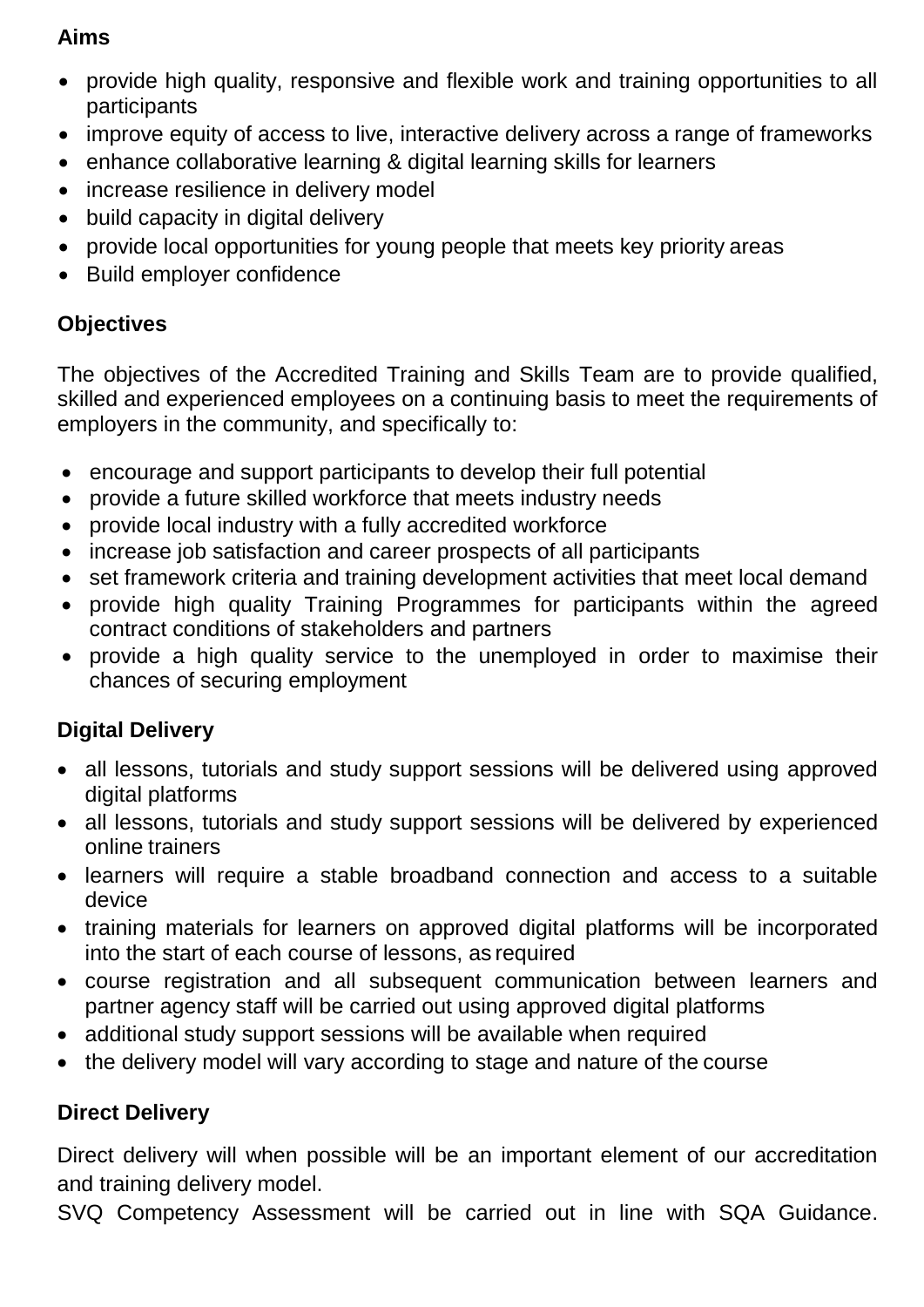# **PROGRAMMES OFFERED BY THE ACRREDITED TRAINING & SKILLS TEAM**

## **Graduate**

#### **& Customised**

#### **Apprenticeship**

Complete a higher/further qualification whilst being employed. Full time (paid at apprentice rate or above), duration varies dependant on qualification.

#### **Modern Apprenticeship**

Complete an SVQ qualification whilst being employed. Full time (paid at apprentice rate or above), duration normally 1-2 years.

### **Workforce Development**

An accreditation programme that will see employers support staff to work towards a fully accredited workforce.

## **Employability Fund**

Gain work experience while completing units/qualifications. Different levels, approx. 16 weeks each.

## **First Steps**

Allows a similar contract of activity to OfA but it is more ridged with specific requirements for accessibility.

## **Opportunities for All (OfA)**

Is a flexible learning programme offering 1-35 hours per week to encourage learners to achieve their goals, enhance their confidence and allow them to progress.

## **Foundation Apprenticeship**

Completed during secondary school. Classroom and work-based learning gaining a higher level qualification.

## **Pre-Apprenticeship**

Pre-apprenticeships are designed to start young people on their career journey. A pre-apprenticeship equips young people with the experience and knowledge to transition onto their next path.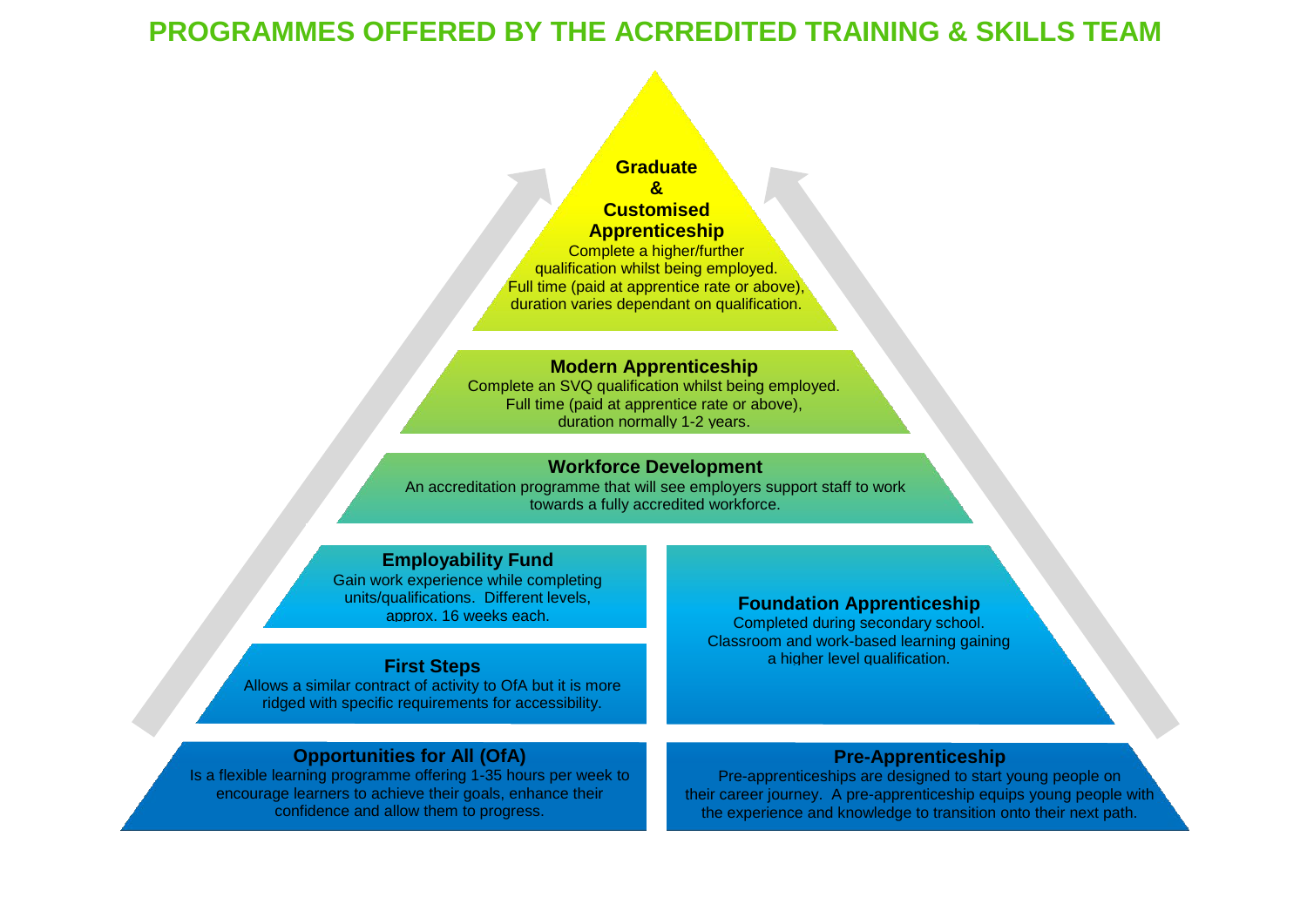# **Additional Funding**

Bespoke funding to support employers to recruit, train and upskill their workforce

- DYW bespoke funding to support Employers to train and accredit their future workforce
- Adopt an Apprentice
- NOLB funding of up to £4,000
- ITA funding: <https://www.skillsdevelopmentscotland.co.uk/what-we-do/employability-skills/sds-individual-training-accounts/>

## **Skills Academy**

Aimed at growing the work based accredited learning offer through bespoke and government funded programmes.

• SDS funded pilot pre-apprenticeship programme offers in Automotive, Construction and

Hospitality Skills.

- bespoke programmes to be delivered at SCQF Level 4 and 5 that supports progression onto the Foundation Apprenticeship or straight into industry i.e. Creative Digital Media, Childcare, Social Care and Maritime Skills
- working with industry to identify and develop programmes that meet the current and future skills and accreditation needs of the local economy
- academy will support the development and growth of local economic needs, Food and Drink, Hospitality and Creative Industries all linked to the Island's language and heritage roots
- language and Creative Art's Development

## **Immersion Training**

Tuition in the Gaelic Language:

- person-centred Learner/Intermediate/Fluent Gaelic lessons
- flexible learning for those who work full time and wish to progress in the Gaelic Language
- Gaelic Immersion Courses aimed to upskill participants in preparation for Gaelic specific posts

Gaelic is at the heart of our community; tuition is required to encourage the growth of the language in the communities and ensure new talent and families moving into our communities.